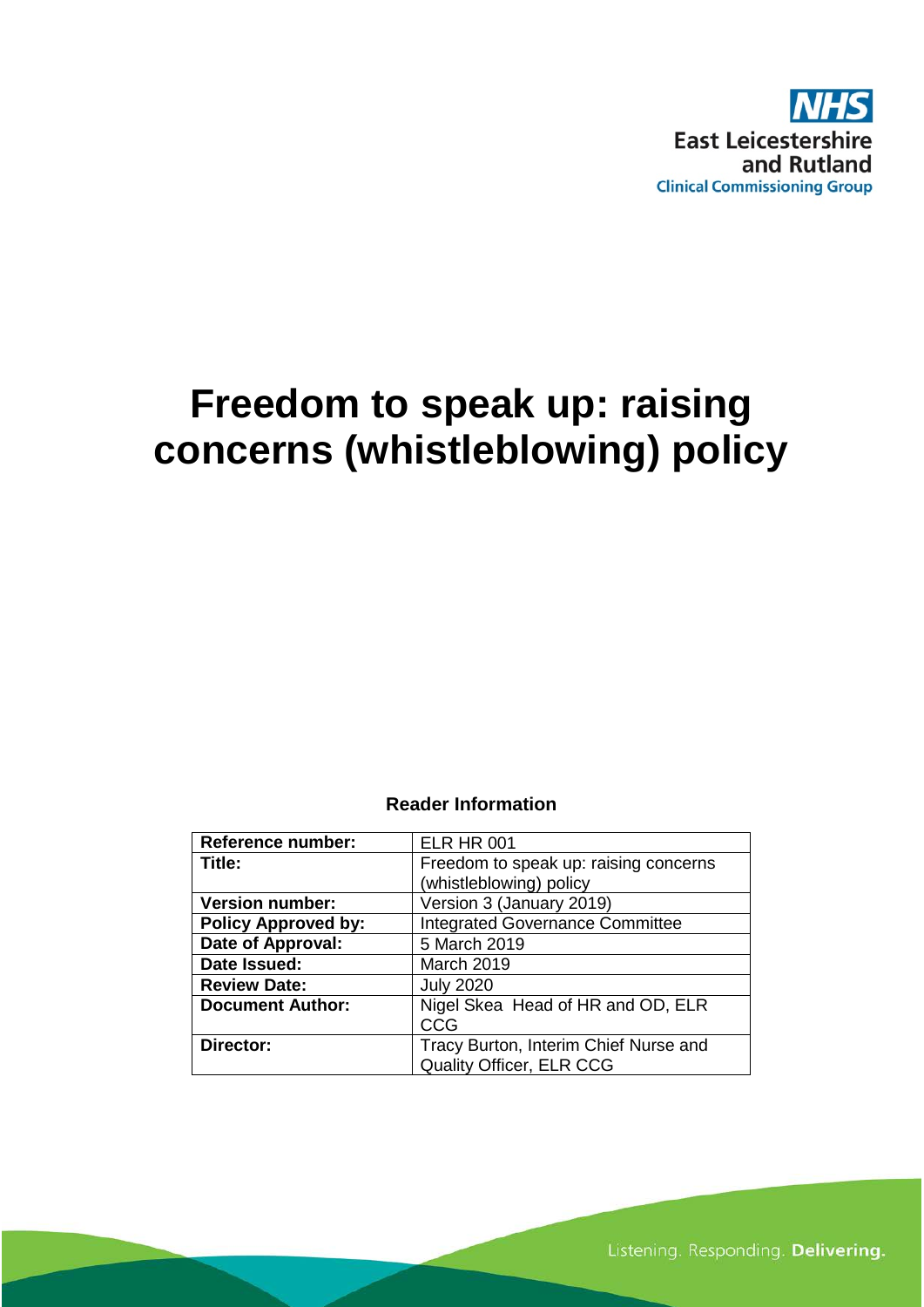# **Version Control**

| <b>Version</b><br>number | <b>Approval / Amendments made</b>                                                                                                   | <b>Date</b><br>(Month Year) |
|--------------------------|-------------------------------------------------------------------------------------------------------------------------------------|-----------------------------|
| Version 1                | Former CCG Whistleblowing Policy has been<br>updated to include the National NHS England<br>Whistleblowing Policy published in 2016 | June 2016                   |
| Version 2                | Update the following further review of guidance. List   October 2018<br>of prescribed bodies updated                                |                             |
| Version 3                | Update para. 32 - who can raise concerns.<br>EIA undertaken.                                                                        | January 2019                |

## **DOCUMENT STATUS:**

This is a controlled document. Whilst this document may be printed, the electronic version posted on the intranet is the controlled copy. Any printed copies of the document are not controlled.

### **RELATED DOCUMENTS:**

This document will reference additional policies and procedures which will provide additional information

### **ALTERNATIVE FORMATS:**

All East Leicestershire and Rutland CCG policies can be provided in large print or Braille formats upon request. An interpreting service, including sign language, is also available.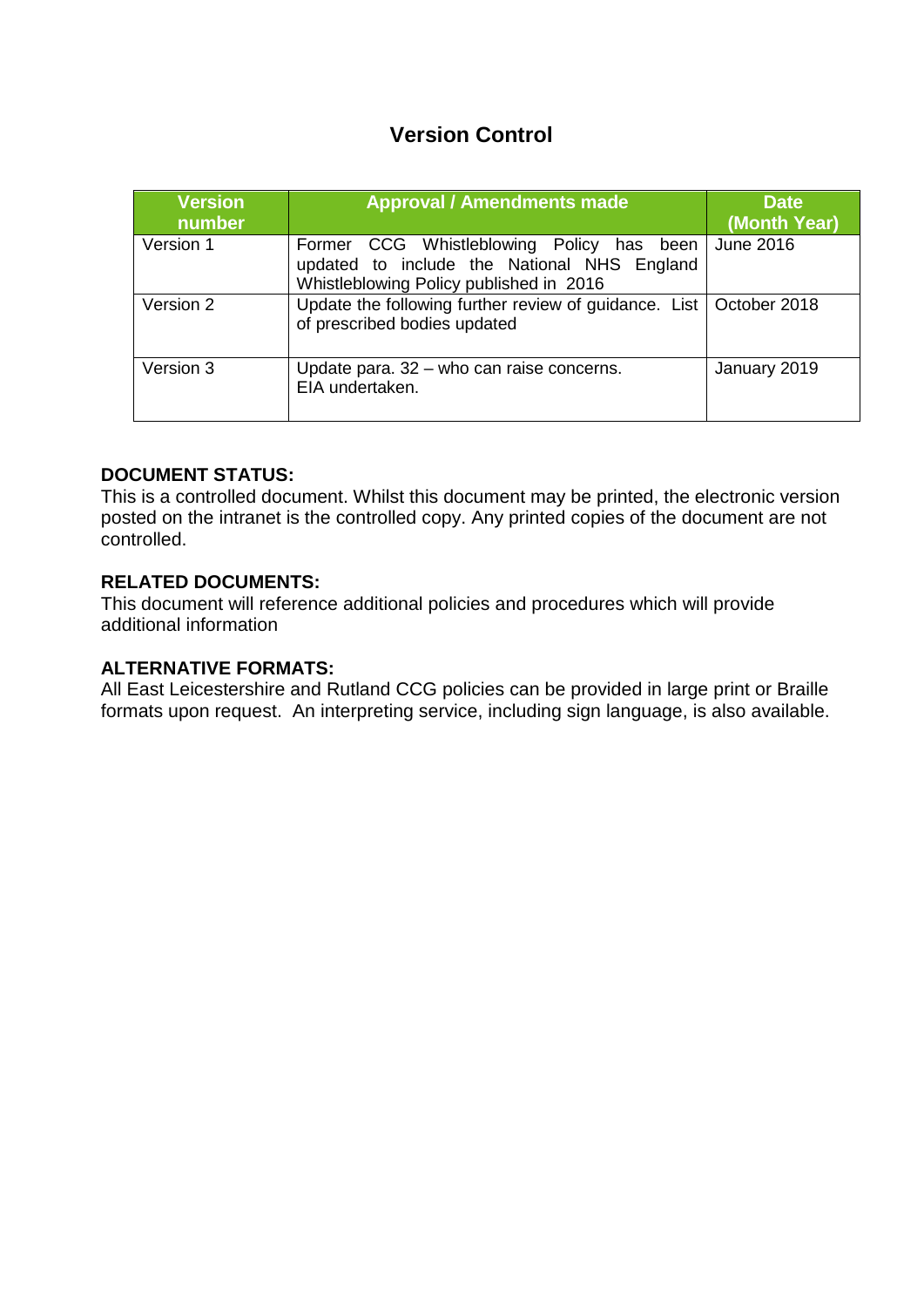# **Content**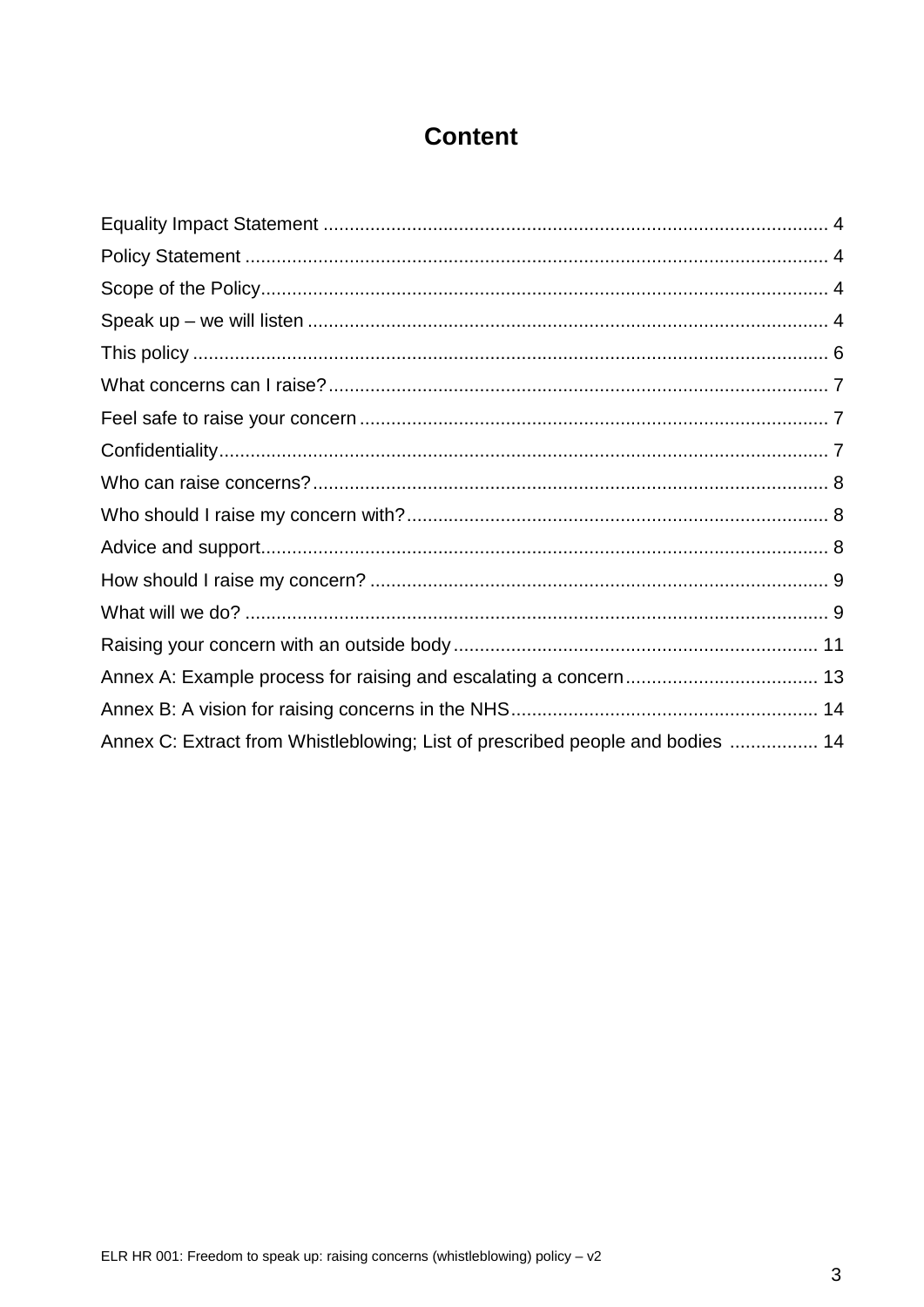# <span id="page-3-0"></span>**Equality Impact Statement**

The organisation is committed to promoting equality in all its responsibilities – as commissioner of services, as a provider of services, as a partner in the local economy and as an employer. This policy will contribute to ensuring that all users and potential users of services and employees are treated fairly and respectfully with regard to the protected characteristics of age, disability, gender, reassignment, marriage or civil partnership, pregnancy and maternity, race, religion, sex and sexual orientation. A copy of the full Equality Impact Assessment is available on request.

# **Policy Statement**

### <span id="page-3-2"></span>**Speak up – we will listen**

- 1. Speaking up about any concern you have at work is really important. In fact, it's vital because it will help us to keep improving our services for all patients and the working environment for our staff.
- 2. You may feel worried about raising a concern, and we understand this, but please don't be put off. In accordance with our duty of candour, our senior leaders and entire Governing Body are committed to an open and honest culture. We will look into what you say and you will always have access to the support you need.

### <span id="page-3-1"></span>**Scope of the Policy**

- 3. This policy applies to those members of staff that are directly employed by the CCG and all other categories of worker authorised to undertake work on behalf of the CCG.
- 4. This policy does not form part of an employee's contract of employment or any type of contractual or non-contractual relationship with any individual authorised to undertake work on behalf of the CCG.
- 5. This policy incorporates NHS England's Freedom to speak up: raising concerns (whistleblowing) policy for the NHS (April 2016).

### **Legal Compliance**

6. This policy is based on the NHS England Freedom to speak up: raising concerns (whistleblowing) policy for the NHS (April 2016) which incorporates the Public Interest Disclosure Act (1998)

### **Due Regard**

- 7. The CCG aims to design and implement services, policies and measures that meet the diverse needs of our service, population and workforce, ensuring that none are placed at a disadvantage over others.
- 8. All policies and procedures are developed in line with the CCG Equality and Diversity Policy and need to consider the diverse needs of the community that is served. The CCG will endeavour to make sure this policy supports its diverse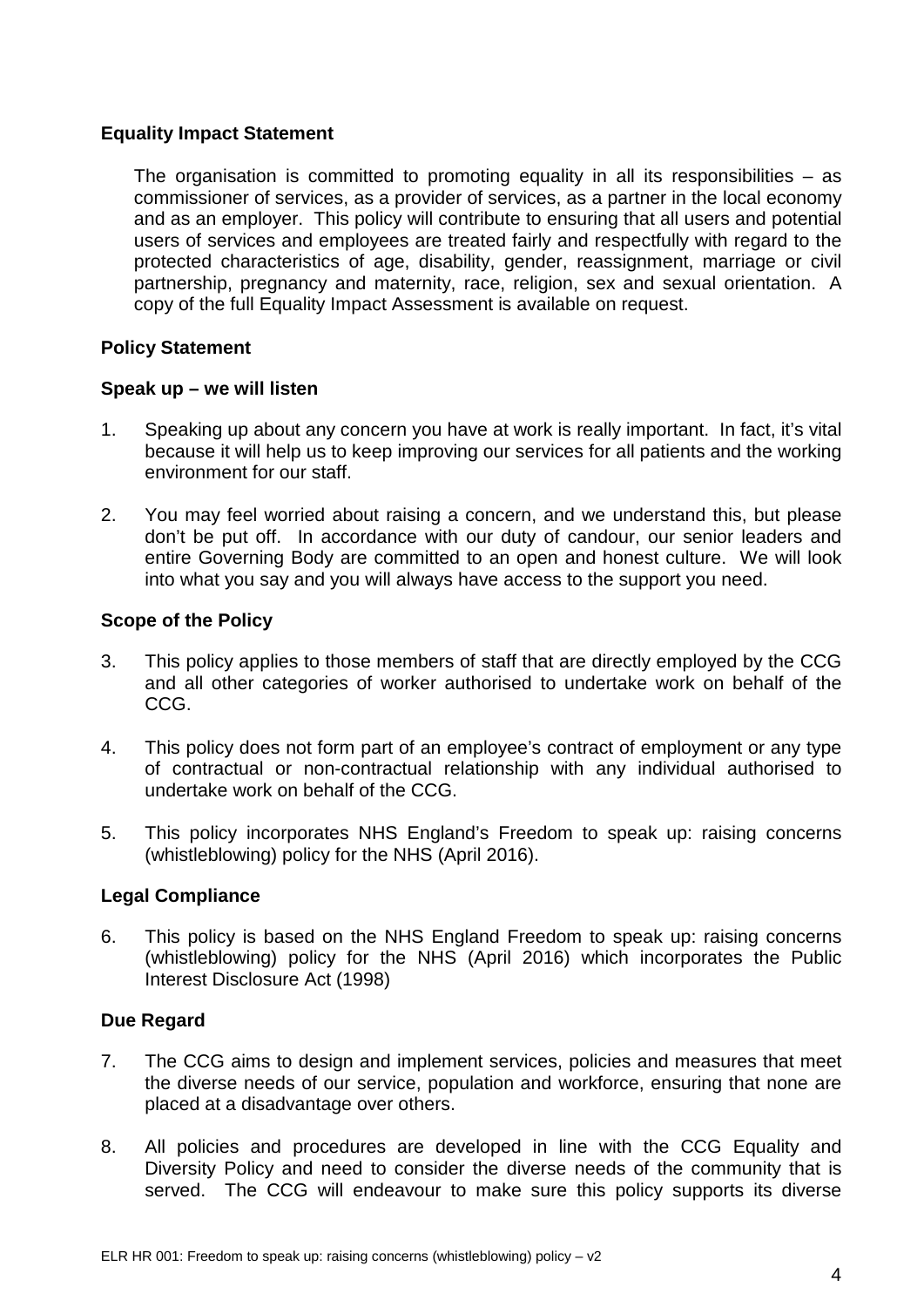workforce look after the information the organisation needs to conduct its business. It will also endeavour to make sure that this information is protected on behalf of patients regardless of race, social exclusion, gender, disability, age, sexual orientation or religion/belief. Where it is identified that statements in this policy have an adverse impact for particular equality groups this will be raised with the Senior Information Risk Owner and within the Head of Corporate Governance and Legal Affairs and solutions sought.

## **Accountability, responsibilities and training**

9. Overall accountability across the organisation lies with the Managing Director. The Senior Responsible Officer for whistleblowing is the Chief Nurse.

### **Line Managers**

10. Line managers will take responsibility for ensuring that this policy is implemented within their group or directorate.

### **All Staff**

- 11. Staff are responsible as follows:
	- It is the responsibility of each employee to adhere to the policy;
	- Staff will receive instruction and direction regarding the policy from a number of sources:
		- Policy document;
		- Line manager;
		- Policy training;
		- Other communication methods, for example, team meetings; and shared staff folders.

### **Monitoring and review**

- 12. Performance against key performance indicators, i.e. the NHS Staff Survey will be reviewed on an annual basis and used to inform the development of future procedural documents.
- 13. This policy will be reviewed every two years, and in accordance with the following on an as and when required basis:
	- Legislative changes;
	- Good practice guidance;
	- Case law;
	- Significant incidents reported;
	- New vulnerabilities;
	- Changes to organisational infrastructure;
	- Further updates from NHS England.

### **Training Plans**

14. Appropriate training will be provided to staff as necessary and reported to the Integrated Governance Committee.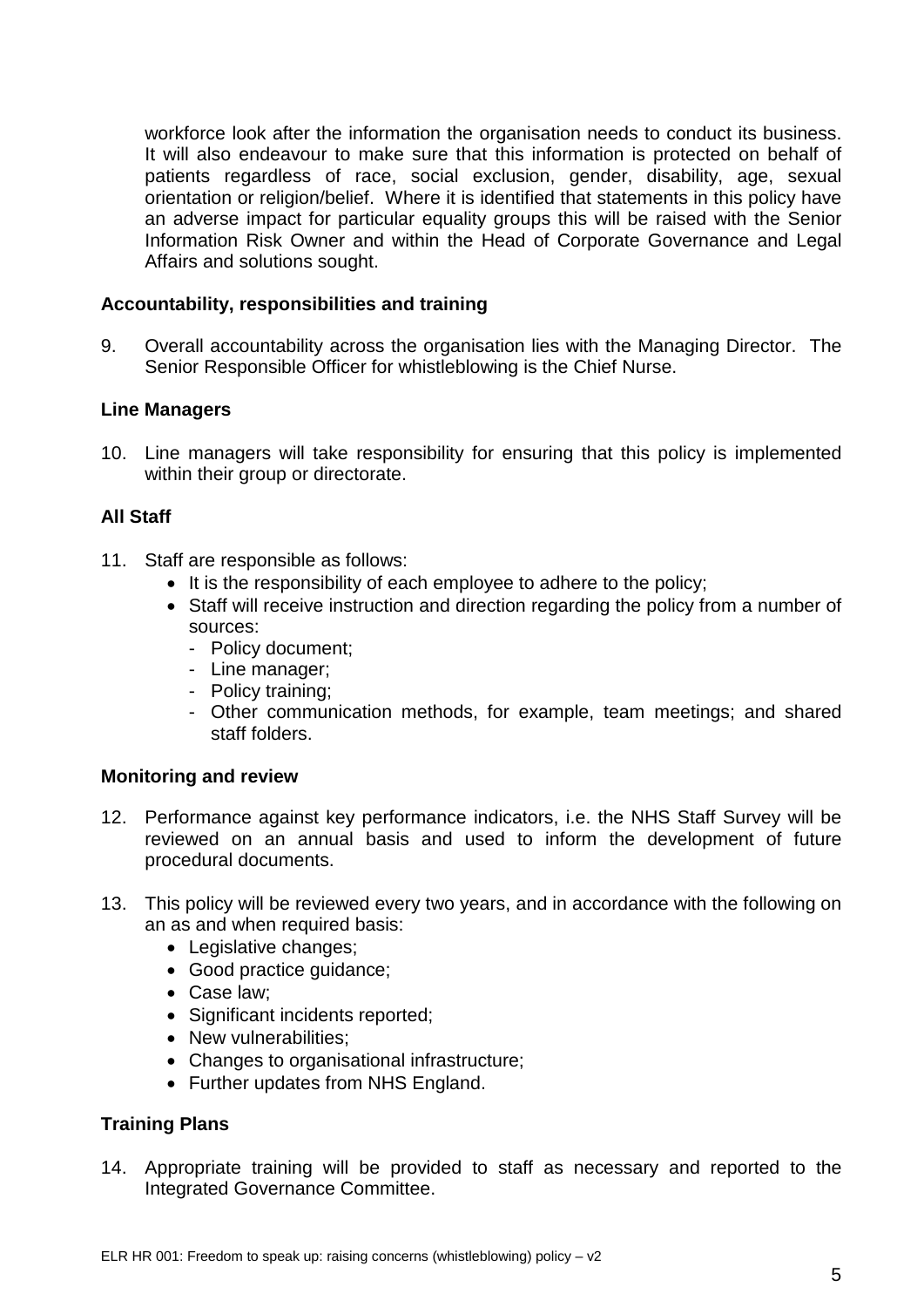# **Distribution and Implementation**

15. Staff will be made aware of the policy and any updates as they occur via team briefs, team meetings and notification via the CCG staff intranet.

# **References**

- 16. Whistleblowing: list of prescribed people and bodies, Department for Business, Energy & Industrial Strategy (Updated 1October 2017) [https://www.gov.uk/government/publications/blowing-the-whistle-list-of](https://www.gov.uk/government/publications/blowing-the-whistle-list-of-prescribed-people-and-bodies--2/whistleblowing-list-of-prescribed-people-and-bodies)[prescribed-people-and-bodies--2/whistleblowing-list-of-prescribed-people-and](https://www.gov.uk/government/publications/blowing-the-whistle-list-of-prescribed-people-and-bodies--2/whistleblowing-list-of-prescribed-people-and-bodies)[bodies](https://www.gov.uk/government/publications/blowing-the-whistle-list-of-prescribed-people-and-bodies--2/whistleblowing-list-of-prescribed-people-and-bodies)
- 17. Freedom to speak up: raising concerns (whistleblowing) policy for the NHS, NHS England (April 2016) [https://improvement.nhs.uk/uploads/documents/whistleblowing\\_policy\\_30mar](https://improvement.nhs.uk/uploads/documents/whistleblowing_policy_30march.pdf) [ch.pdf](https://improvement.nhs.uk/uploads/documents/whistleblowing_policy_30march.pdf)

# <span id="page-5-0"></span>**This policy**

- 18. A 'standard integrated policy' for Whistleblowing was one of a number of recommendations of the review by Sir Robert Francis into whistleblowing in the NHS, aimed at improving the experience of whistleblowing in the NHS. It was expected that the NHS England policy (produced by NHS Improvement and NHS England) which was published in April 2016 would be adopted by all NHS organisations in England as a minimum standard to help to normalise the raising of concerns for the benefit of all patients and staff.
- 19. This local policy is based on NHS England's standard integrated policy and incorporates the ELR CCG local processes. It adheres to the principles of the NHS England policy and provides more detail about how we will look into a concern.
- 20. The CCG is committed to achieving and maintaining high standards with regard to behaviour at work, service to the public and in all its working practices and all staff are expected to conduct themselves in accordance with our values which are shown below:











- 21. The CCG seeks to develop a culture that encourages the challenge of inappropriate behaviour at all levels. To achieve this goal, the CCG encourages staff to report genuine concerns without fear of reprisal or victimisation.
- 22. The CCG will not tolerate harassment or victimisation of a genuine whistle-blower and will treat such conduct seriously including the application of disciplinary procedures against the perpetrators of such actions.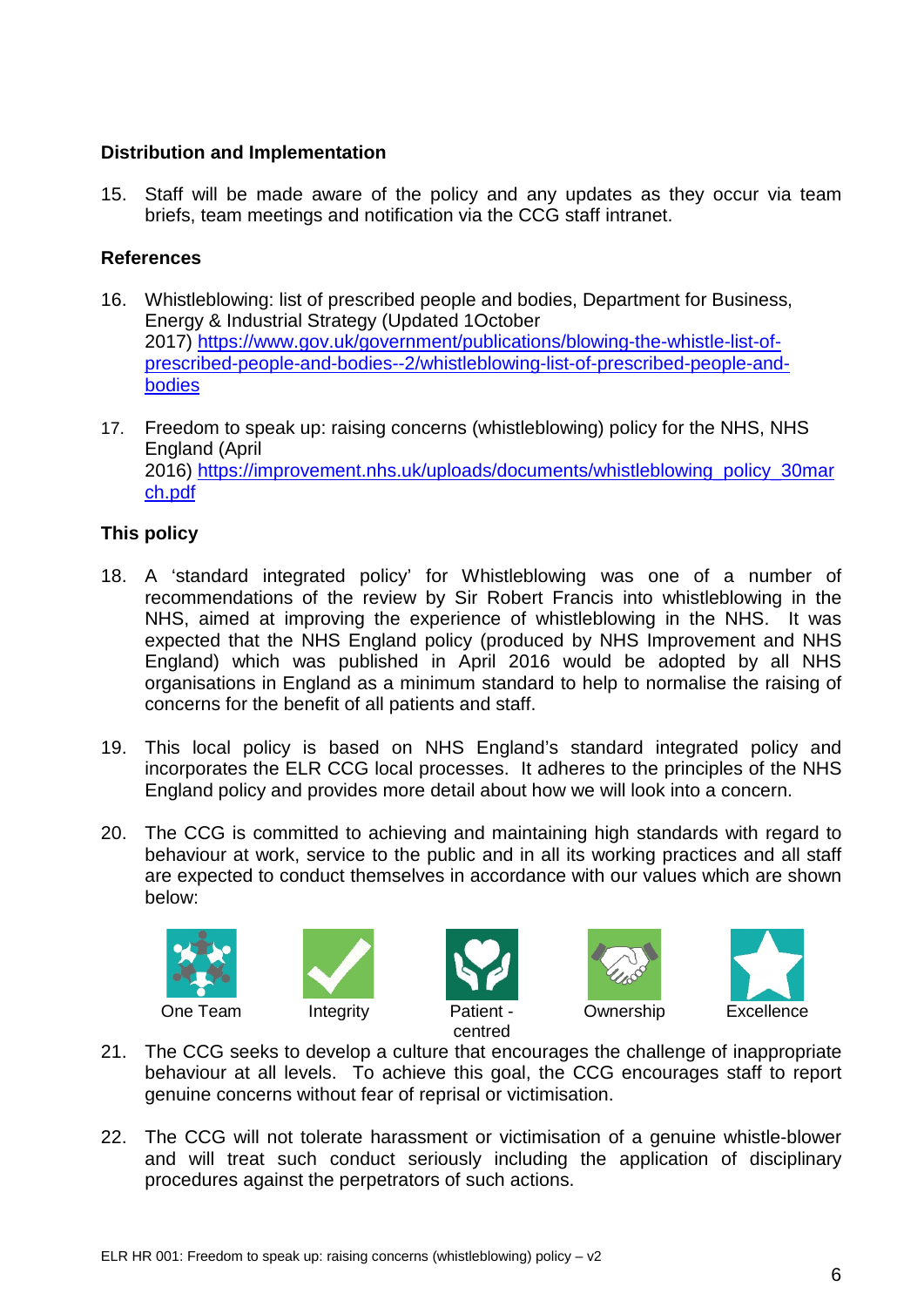## <span id="page-6-0"></span>**What concerns can I raise?**

- 23. You can raise a concern about risk, malpractice or wrongdoing you think is harming the services we commission. Just a few examples of this might include (but are by no means restricted to):
	- Unsafe patient care;
	- Unsafe working conditions;
	- Inadequate induction or training for staff;
	- Lack of, or poor, response to a reported patient safety incident;
	- Suspicions of fraud (which can also be reported to the CCGs local counterfraud team: [counterfraud@emias.nhs.uk\)](mailto:counterfraud@emias.nhs.uk);
	- A bullying culture (across a team or organisation rather than individual instances of bullying).
- 24. For further examples, please see the [Health Education England video](https://www.youtube.com/watch?v=zjau1Ey0di8) which can be found at: [https://www.hee.nhs.uk/our-work/hospitals-primary-community](https://www.hee.nhs.uk/our-work/hospitals-primary-community-care/learning-be-safer/raising-responding-concerns)[care/learning-be-safer/raising-responding-concerns](https://www.hee.nhs.uk/our-work/hospitals-primary-community-care/learning-be-safer/raising-responding-concerns)
- 25. Remember that if you are a healthcare professional you may have a professional duty to report a concern. If in doubt, please raise it.
- 26. Don't wait for proof. We would like you to raise the matter while it is still a concern. It doesn't matter if you turn out to be mistaken as long as you are genuinely troubled.
- 27. This policy is not for people with concerns about their employment that affect only them – this type of concern is better suited to the **ELR CCG Grievance Policy**. Similarly, if you feel that you have been bullied, victimised or harassed this will be better dealt with using the **ELR CCG Harassment and Bullying Policy**. Both policies can be found on the ELR CCG shared drive, in the EVERYONE folder in Workforce Policies.

### <span id="page-6-1"></span>**Feel safe to raise your concern**

- 28. If you raise a genuine concern under this policy, you will not be at risk of losing your job or suffering any form of reprisal as a result. We will not tolerate the harassment or victimisation of anyone raising a concern. Nor will we tolerate any attempt to bully you into not raising any such concern. Any such behaviour is a breach of our values as an organisation and, if upheld following investigation, could result in disciplinary action.
- 29. Provided you are acting honestly, it does not matter if you are mistaken or if there is an innocent explanation for your concerns.

### <span id="page-6-2"></span>**Confidentiality**

30. We hope you will feel comfortable raising your concern openly, but we also appreciate that you may want to raise it confidentially. This means that while you are willing for your identity to be known to the person you report your concern to, you do not want anyone else to know your identity. Therefore, we will keep your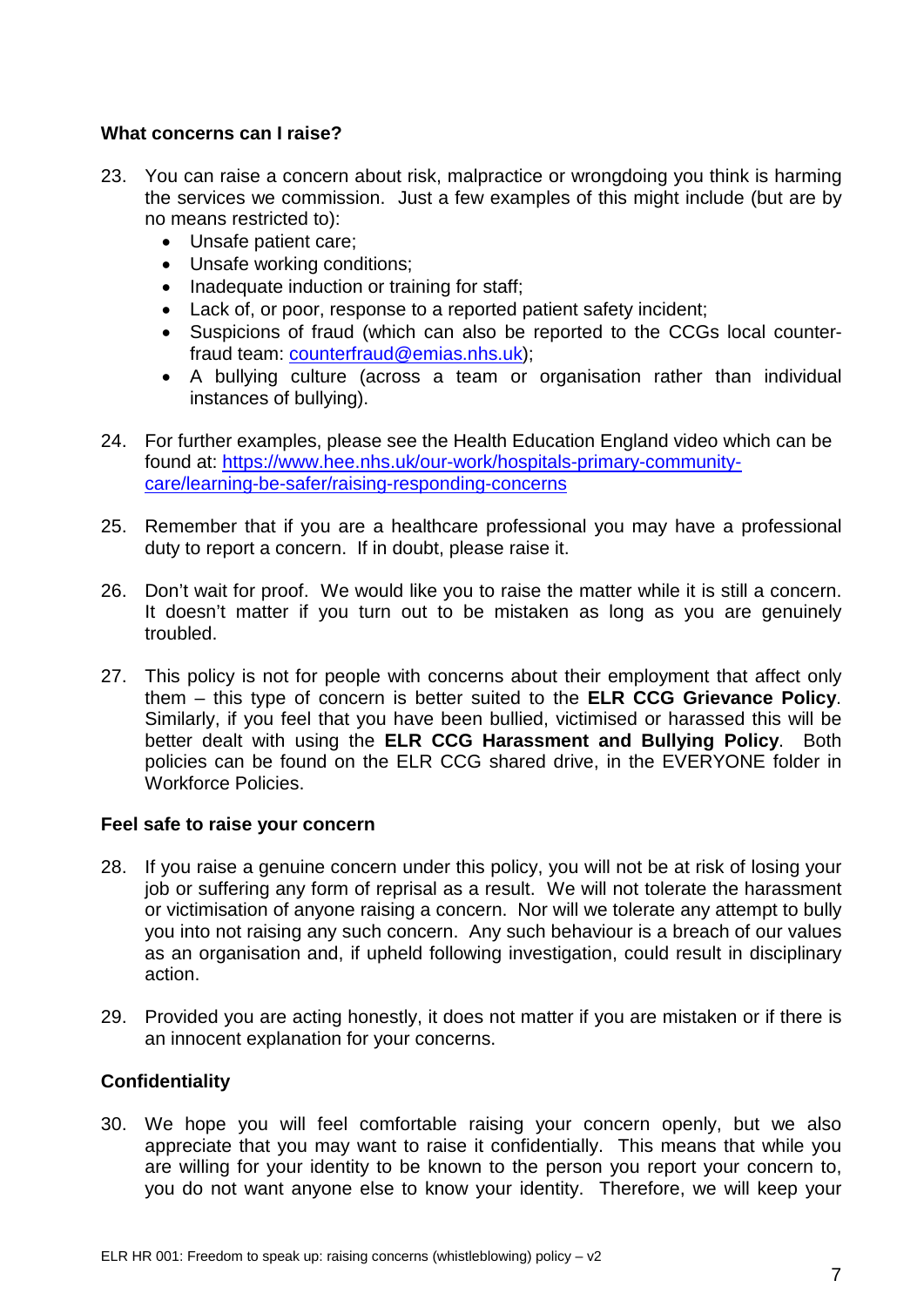identity confidential, if that is what you want, unless required to disclose it by law (for example, by the police). You can choose to raise your concern anonymously, without giving anyone your name, but that may make it more difficult for us to investigate thoroughly and give you feedback on the outcome.

31. If the situation arises where a concern cannot be resolved without revealing an identity (for instance because evidence is needed in court), this will first be discussed with the person raising the concern.

#### <span id="page-7-0"></span>**Who can raise concerns?**

32. Any member of staff that is directly employed by the CCG and all other categories of worker authorised to undertake work on behalf of the CCG; this includes agency workers, temporary workers, students, volunteers and lay members.

#### <span id="page-7-1"></span>**Who should I raise my concern with?**

- 33. In many circumstances the easiest way to get your concern resolved will be to raise it formally or informally with your line manager (or lead clinician). But where you don't think it is appropriate to do this, you can use any of the options set out below in the first instance.
- 34. If raising it with your line manager (or lead clinician) does not resolve matters, or you do not feel able to raise it with them, you can contact one of the following people who will be able to resolve or advise appropriately where you can access further information or support:
	- Independent Lay Member (Warwick Kendrick);
	- Accountable Officer;
	- Clinical Vice Chair;
	- Chief Nurse;
	- Head of HR or HR Business Partner.
- 35. If you still remain concerned after this, you can contact:
	- Our executive director with responsibility for whistleblowing Chief Nurse.
- 36. It is hoped that you would feel comfortable to raise your concern internally. However if for any reason this is not the case, you can raise concerns with the external bodies detailed in Annex C.

#### <span id="page-7-2"></span>**Advice and support**

- 37. Details on the local support available to you can be found here.
- 38. The key contact details for support are:
	- The CCG's occupational health provider Is; **Team Prevent UK** First Floor Steadings Barn Pury Hill Business Park Nr. Alderton, Towcester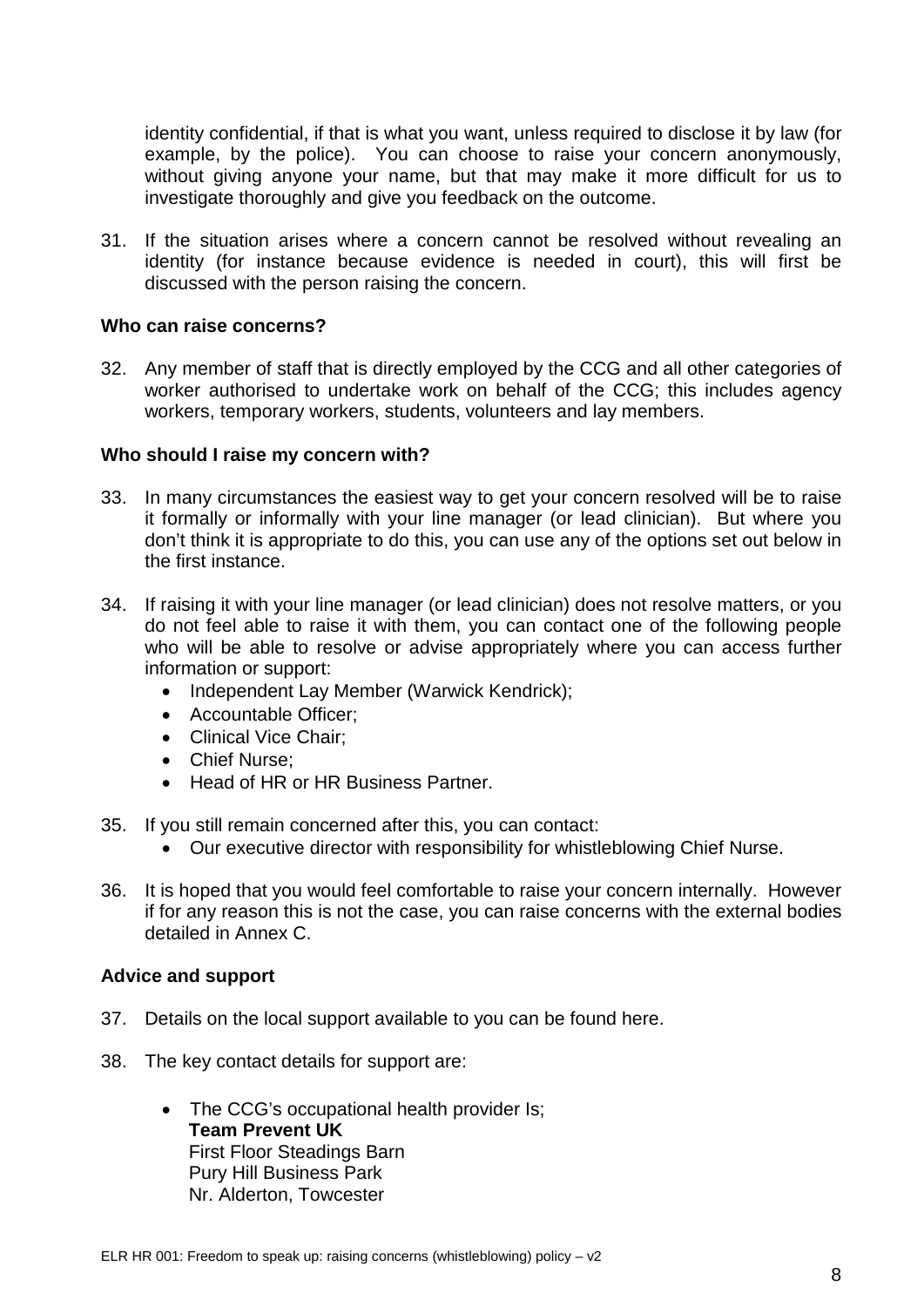Northamptonshire **NN12 7LS** Tel: 01327 810773 Email: [m&lcsu@teamprevent.co.uk](mailto:m&lcsu@teamprevent.co.uk) Web: [www.teampreventwellbeing.co.uk](http://www.teampreventwellbeing.co.uk/)

- Employee assistance programme **Care First** which provides confidential impartial advice and support 24 hours per day, 365 days per Year. The service is free to access whenever you need. You don't need prior approval from your manager or the CCG before contacting Care First
- To access the service, call: 0800 174319
- Or visit [www.carefirst-lifestyle.co.uk](http://www.carefirst-lifestyle.co.uk/)
	- o To access online services you will require a username and password.
	- o User name: mlc001
	- o Password: shire1234
- 39. You can also contact:
	- The National [Whistleblowing Helpline](http://wbhelpline.org.uk/) for the NHS and social care on 0800 072 4725 [www.wbhelpline.org.uk;](http://www.wbhelpline.org.uk/)
	- Your professional body or trade union representative

#### <span id="page-8-0"></span>**How should I raise my concern?**

- 40. You can raise your concerns with any of the people listed above in person, by phone or in writing (including email) or as instructed on the organisation's website.
- 41. Whichever route you choose, please be ready to explain as fully as you can the information and circumstances that gave rise to your concern.

#### <span id="page-8-1"></span>**What will we do?**

- 42. We are committed to the principles of the Freedom to Speak Up review and its vision for raising concerns, and will respond in line with them (see Annex B).
- 43. We are committed to listening to our staff, learning lessons and improving patient care. On receipt the concern will be recorded and you will receive an acknowledgement within two working days. The CCG will keep a central record of any concern raised, noting the date the concern was received, whether you have requested confidentiality, a summary of the concerns and dates when we have given you updates or feedback.

#### **Investigation**

44. Where you have been unable to resolve the matter quickly (usually within a few days) with your line manager, we will carry out a proportionate investigation – using someone suitably independent and properly trained – and we will reach a conclusion within a reasonable timescale (which we will notify you of). Wherever possible we will carry out a single investigation (so, for example, where a concern is raised about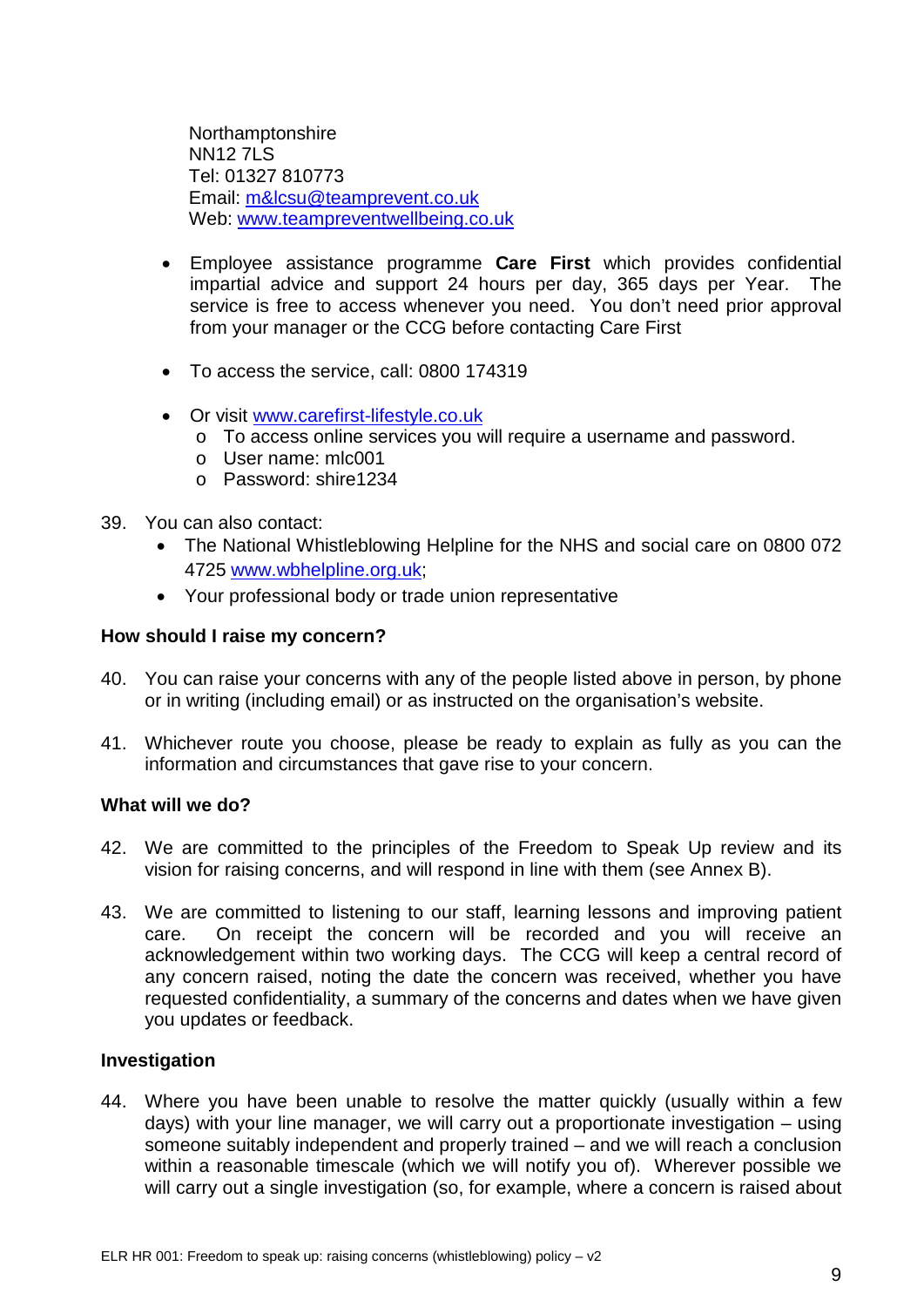a patient safety incident, we will usually undertake a single investigation that looks at your concern and the wider circumstances of the incident). The investigation will be objective and evidence-based, and will produce a report that focuses on identifying and rectifying any issues, and learning lessons to prevent problems recurring.

- 45. The individual reporting the concern will be advised if requesting anonymity that this cannot be guaranteed in all instances. They may be asked how they think the matter might best be resolved. If they have any personal interest in the matter they will be asked to make this known at the outset.
- 46. We may decide that your concern would be better looked at under another process; for example, our process for dealing with bullying and harassment. If so, we will discuss this with you.
- 47. Any concerns or suspicions relating to fraud or corruption including bribery can be referred directly to the Local Counter Fraud Specialist (LCFS) or the CCGs Chief Finance Officer. Such concerns and suspicions will be investigated by the LCFS. Contact details can be found in Annex A.
- 48. Suspicions or concerns about fraud can also be made to NHS Protect:
	- The NHS Fraud and Corruption Reporting Line 0800 028 4060 or on line at [www.reportnhsfraud.nhs.uk](http://www.reportnhsfraud.nhs.uk/)
- 49. If your concern suggests a Serious Incident has occurred, an investigation will be carried out in accordance with the [Serious Incident Framework.](https://www.england.nhs.uk/patientsafety/serious-incident/)
- 50. Any employment issues (that affect only you and not others) identified during the investigation will be considered separately.

### **Communicating with you**

51. We will treat you with respect at all times and will thank you for raising your concerns. We will discuss your concerns with you to ensure we understand exactly what you are worried about. We will tell you how long we expect the investigation to take and keep you up to date with its progress. Wherever possible, we will share the full investigation report with you (while respecting the confidentiality of others).

#### **How will we learn from your concern?**

52. The focus of the investigation will be on improving the service we provide for patients and the wellbeing of our staff. Where it identifies improvements that can be made, we will track them to ensure necessary changes are made, and are working effectively. Lessons will be shared with teams across the organisation, or more widely, as appropriate.

#### **Governing Body oversight**

53. The Governing Body will be given high level information about any concerns raised by any individual through this policy and what we are doing to address any problems. We have included similar high-level information in our annual report from 2017. The Governing Body supports staff raising concerns and wants you to feel free to speak up.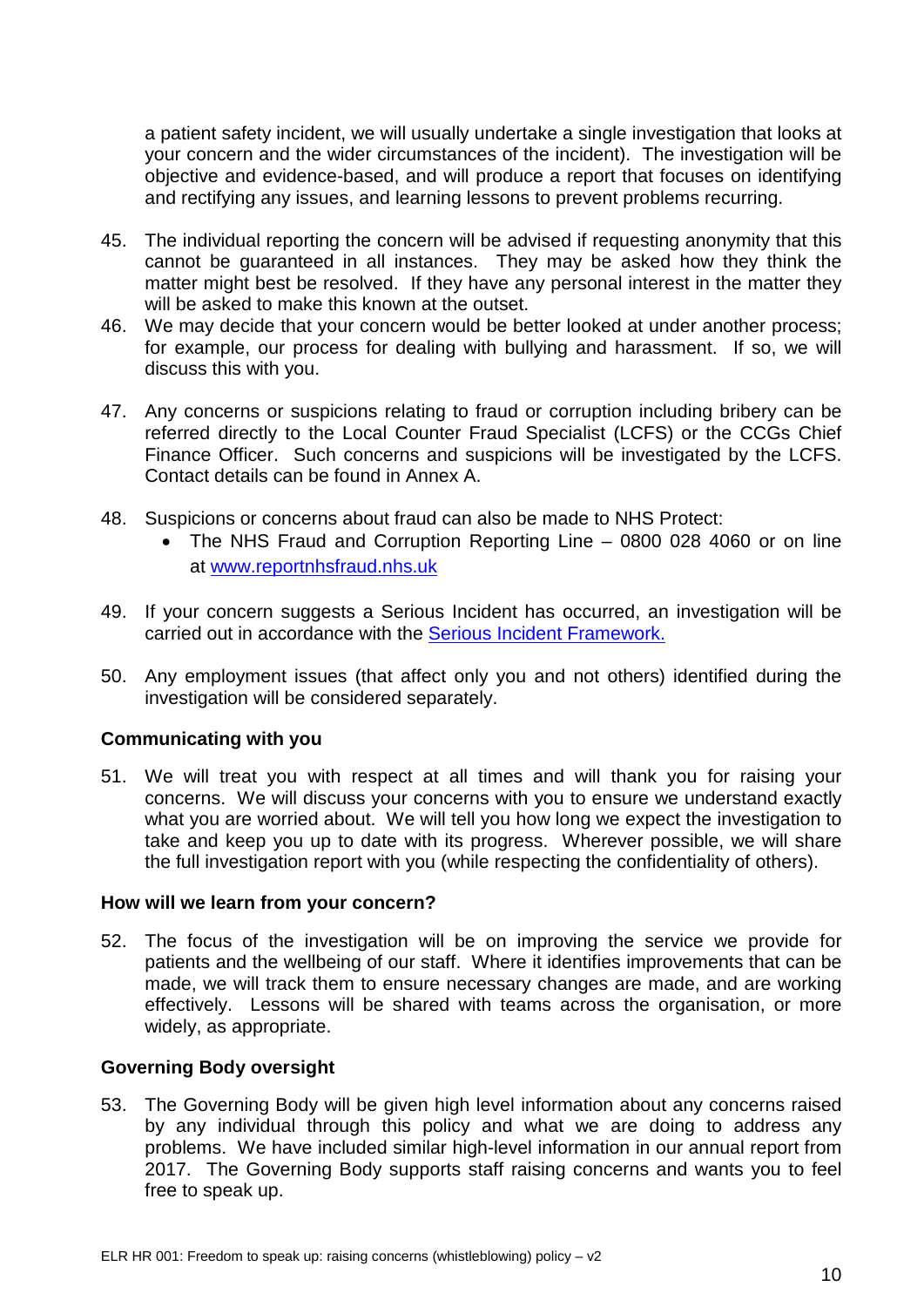# **Review**

54. We will review the effectiveness of this policy and local process at least annually, with the outcome published and changes made as appropriate.

### <span id="page-10-0"></span>**Raising your concern with an outside body**

- 55. Alternatively, you can raise your concern outside the organisation with:
	- [NHS](https://www.gov.uk/government/organisations/monitor/about/complaints-procedure) Improvement for concerns about:
		- How NHS trusts and foundation trusts are being run;
		- Other [providers](https://www.gov.uk/government/uploads/system/uploads/attachment_data/file/441473/REGISTER_OF_LICENCE_HOLDERS_-_01072015.csv/preview) with an NHS provider licence;
		- NHS procurement, choice and competition;
		- The national tariff.
	- NSPCC Whistleblowing Advice Line:
		- If your concern relates to the way child protection issues are handled by our organisation, call 0800 028 0285; or
		- Email: [www.nspcc.org.uk/what-you-can-do/report-abuse/dedicated](http://www.nspcc.org.uk/what-you-can-do/report-abuse/dedicated-helplines/whistleblowing-advice-line/)[helplines/whistleblowing-advice-line/](http://www.nspcc.org.uk/what-you-can-do/report-abuse/dedicated-helplines/whistleblowing-advice-line/)
	- [Care Quality](http://www.cqc.org.uk/content/who-we-are) Commission for quality and safety concerns:
		- Tel: 0300 061 6161;
		- Email: [www.cqc.org.uk](http://www.cqc.org.uk/)
	- NHS [England](http://www.england.nhs.uk/) for concerns about:
		- Primary medical services (general practice);
			- Primary dental services;
		- Primary ophthalmic services;
		- Local pharmaceutical services;
			- Tel: 0300 311 2233
			- Email: [england.contactus@nhs.net](mailto:england.contactus@nhs.net)
	- [Health Education](https://hee.nhs.uk/about/how-we-work/what-we-do/) England for education and training in the NHS - <https://hee.nhs.uk/>
	- NHS [Protect](http://www.nhsbsa.nhs.uk/3350.aspx) for concerns about fraud and corruption.

### **Making a 'protected disclosure'**

56. There are very specific criteria that need to be met for an individual to be covered by whistleblowing law when they raise a concern (to be able to claim the protection that accompanies it). There is also a defined list of ['prescribed persons'](https://www.gov.uk/government/uploads/system/uploads/attachment_data/file/431221/bis-15-289-blowing-the-whistle-to-a-prescribed-person-list-of-prescribed-persons-and-bodies-2.pdf), similar to the list of outside bodies, who you can make a protected disclosure to. To help you consider whether you might meet these criteria, please seek independent advice from the [Whistleblowing Helpline](http://wbhelpline.org.uk/) for the NHS and social care, or a legal representative.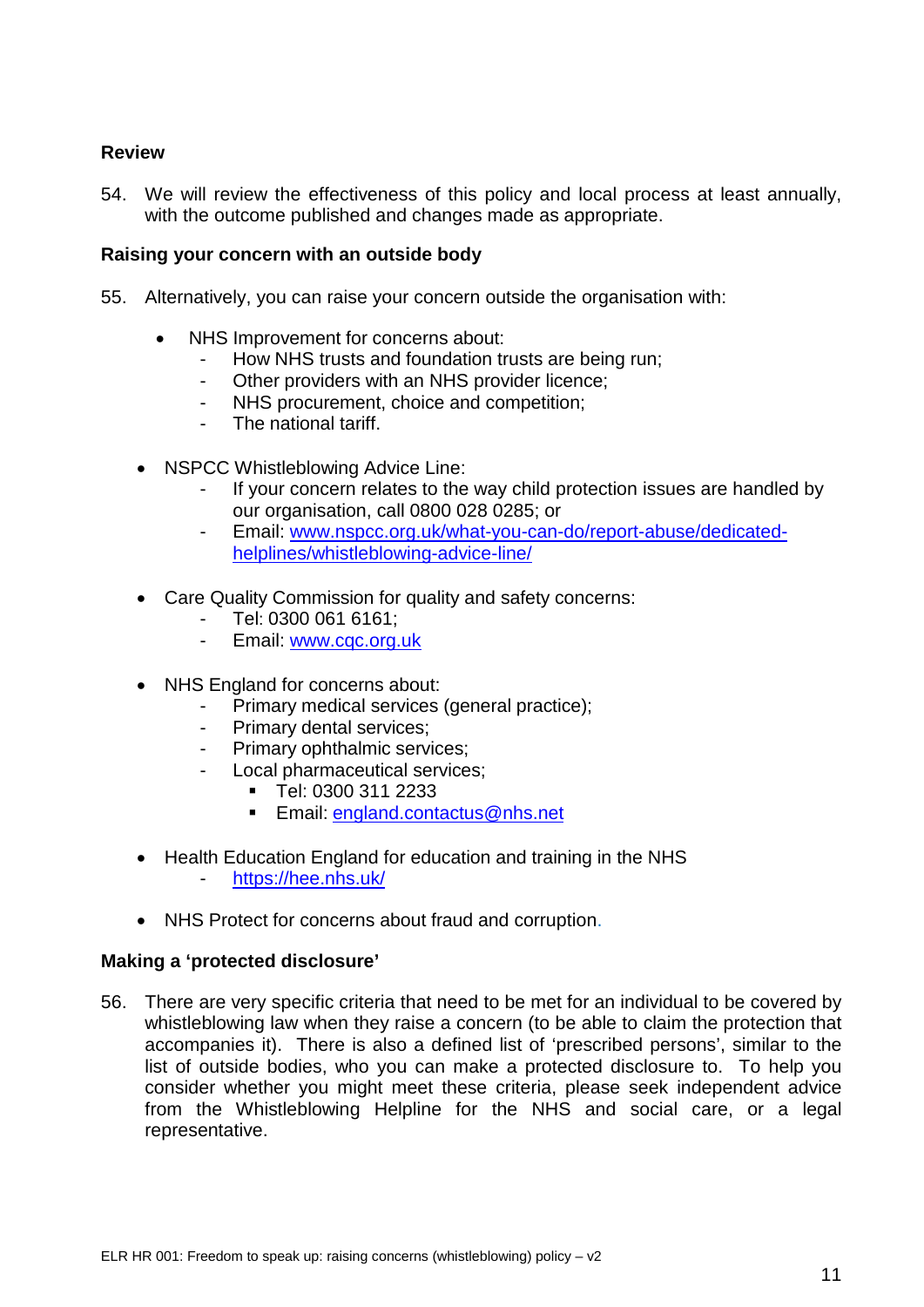# **National Guardian Freedom to Speak Up**

57. The new National Guardian (once fully operational) can independently review how staff have been treated having raised concerns where NHS trusts and foundation trusts may have failed to follow good practice, working with some of the bodies listed above to take action where needed.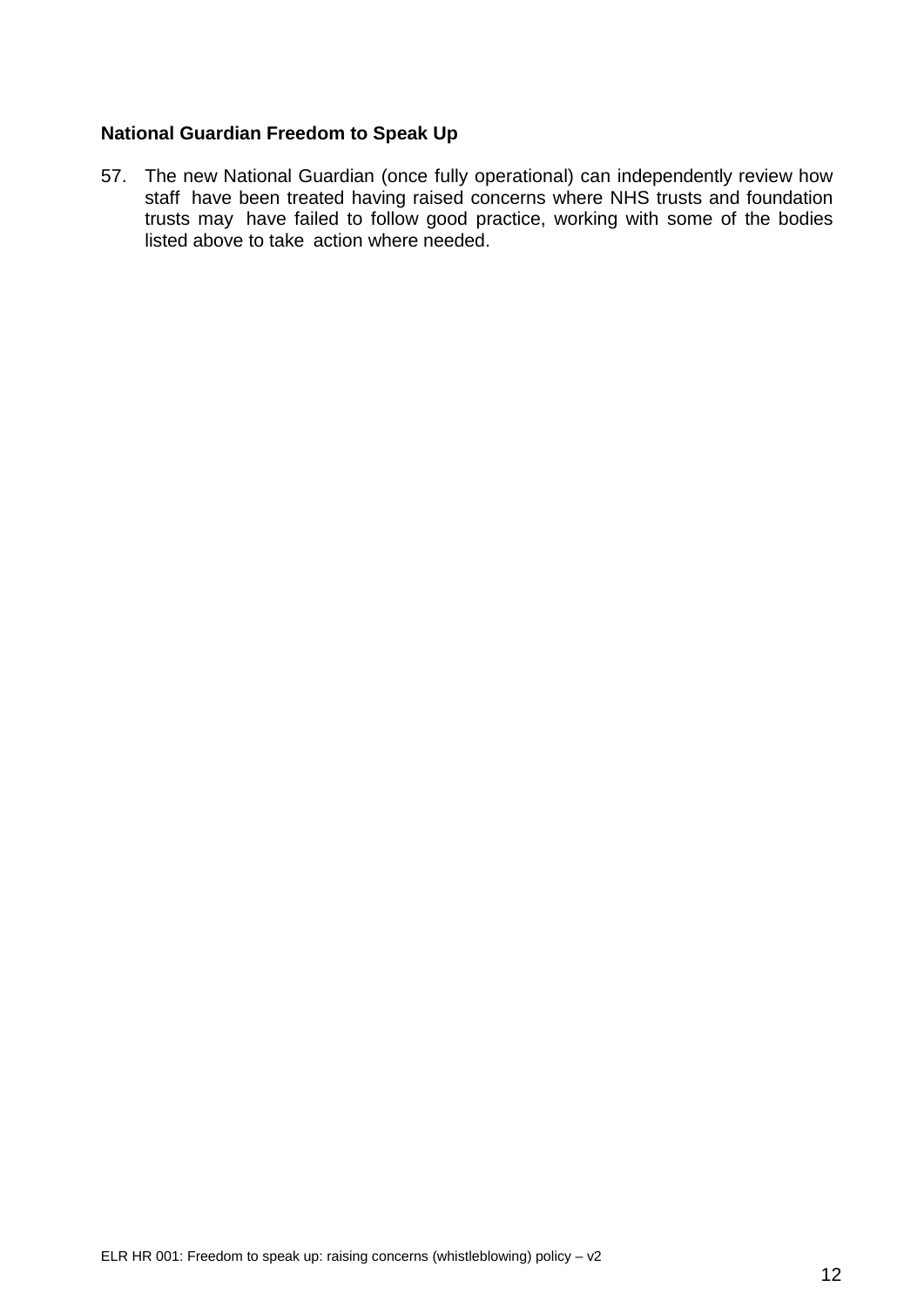# <span id="page-12-0"></span>**Annex A: Example process for raising and escalating a concern**

# **Step one**

If you have a concern about a risk, malpractice or wrongdoing at work, we hope you will feel able to raise it first with your line manager\lead clinician. This may be done orally or in writing.

# **Step two**

If you feel unable to raise the matter with your line manager or lead clinician, for whatever reason, please raise the matter with our:

- Independent Lay Member Audit Chair;
- Accountable Officer;
- Clinical Vice Chair;
- Chief Nurse;
- Head of HR or HR Business Partner.

They will:

- Treat your concern confidentially unless otherwise agreed;
- Ensure you receive timely support to progress your concern;
- Escalate to the board any indications that you are being subjected to detriment for raising your concern;
- Remind the organisation of the need to give you timely feedback on how your concern is being dealt with;
- Ensure you have access to personal support since raising your concern may be stressful.

If you want to raise the matter in confidence, please say so at the outset so that appropriate arrangements can be made.

# **Step three**

If these channels have been followed and you still have concerns, or if you feel that the matter is so serious that you cannot discuss it with any of the above, please contact the Chief Nurse

# **Step four**

You can raise concerns formally with external bodies, see Annexe C.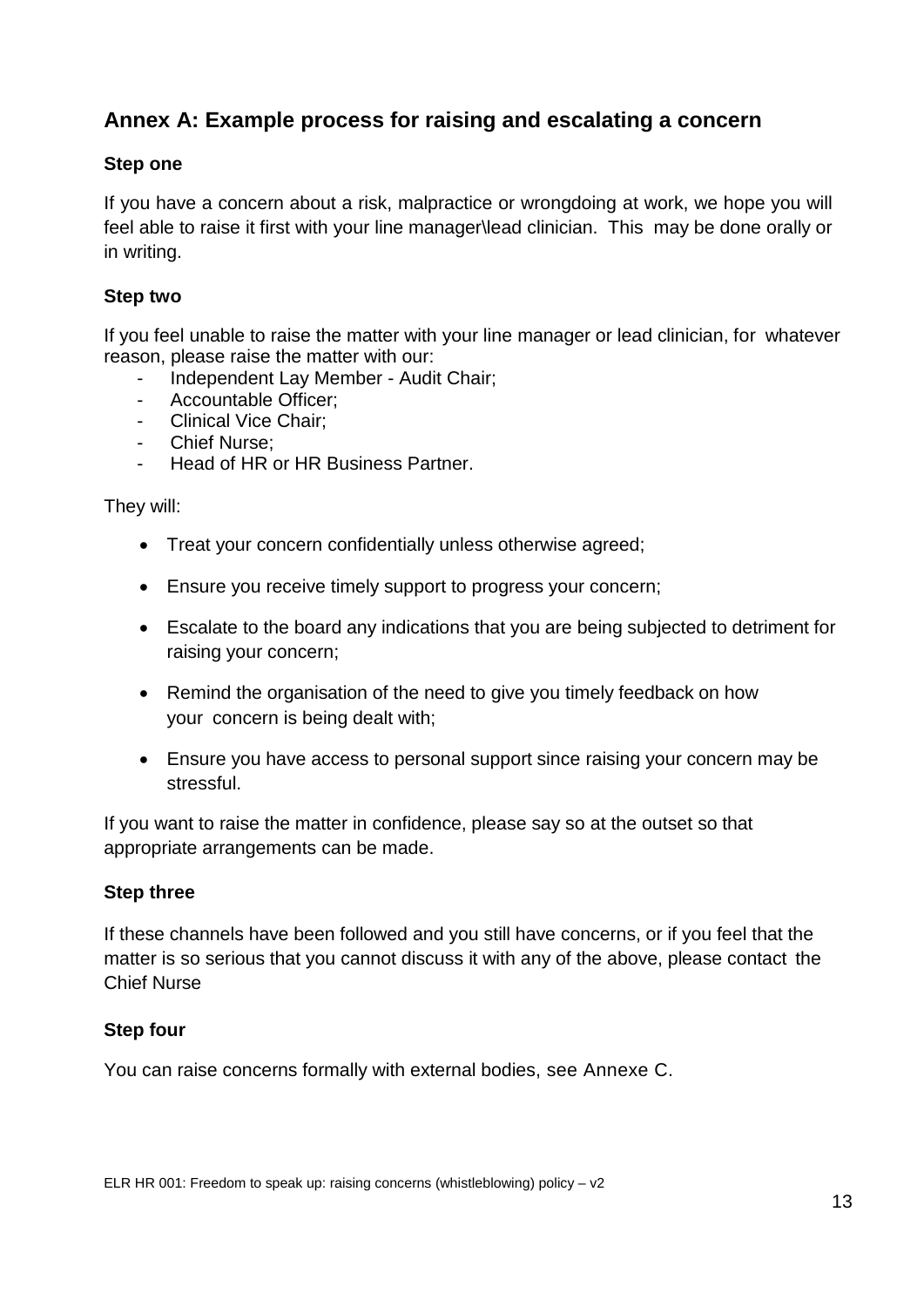# <span id="page-13-0"></span>**Annex B: A vision for raising concerns in the NHS**



Source: Sir Robert Francis QC (2015) *Freedom to Speak Up: an independent report into creating an open and honest reporting culture in the NHS*.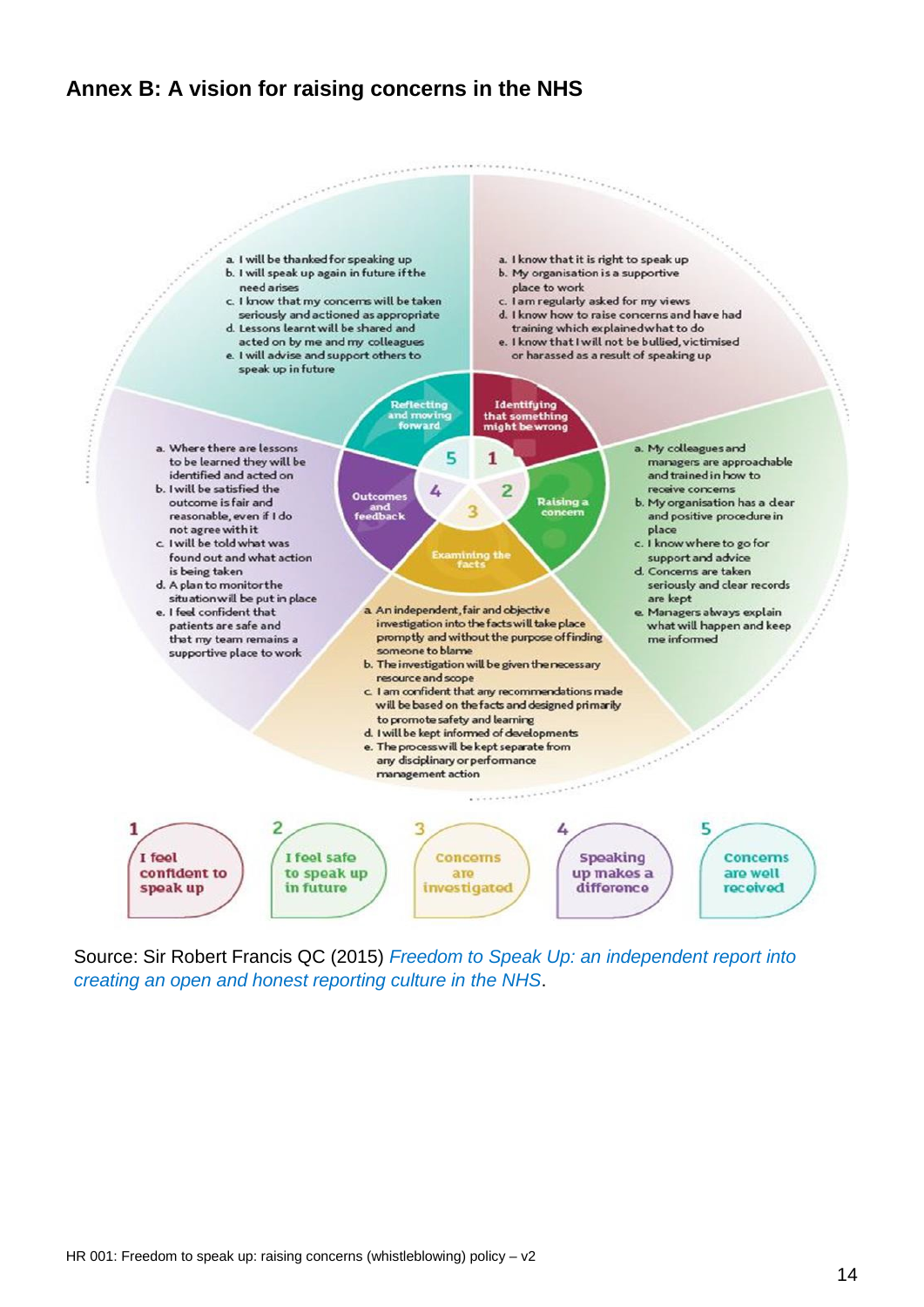# **Annex C: Extract from Whistleblowing; List of prescribed people and bodies (October 2018)**

# **Care Quality Commission**

Contact them about matters relating to the provision of health and social care.

CQC National Customer Service Centre **Citygate Gallowgate** Newcastle upon Tyne NE1 4PA

Tel: 03000 616161 Website: [www.cqc.org.uk](http://www.cqc.org.uk/)

# **Healthwatch Englan[d](https://www.gov.uk/government/publications/blowing-the-whistle-list-of-prescribed-people-and-bodies--2/whistleblowing-list-of-prescribed-people-and-bodies%23fn:1)**<sup>1</sup>

Healthwatch England 151 Buckingham Palace Road London SW1W 9SZ

Email: [enquiries@healthwatch.co.uk](mailto:enquiries@healthwatch.co.uk) Tel: 0300 068 3000 (Monday to Friday, 8:30am to 5:30pm) Website: [www.healthwatch.co.uk](http://www.healthwatch.co.uk/)

#### **National Guardian's Office**

Contact them about matters concerning the freedom to speak up arrangements and cultures at NHS trusts and foundation trusts, including where cases of issues raised by workers may not have been handled in accordance with good practice.

National Guardian's Office 151 Buckingham Palace Road London SW1W 9SZ

Tel: 0300 067 9000 (Monday to Friday, 8:30am to 5:30pm) Email: [casereviews@nationalguardianoffice.org.uk](mailto:casereviews@nationalguardianoffice.org.uk) Website: [www.cqc.org.uk/national-guardians-office/content/national-guardians-office](http://www.cqc.org.uk/national-guardians-office/content/national-guardians-office)

### **General Chiropractic Council**

Contact them about matters relating to the registration and fitness to practise of a member of a profession regulated by the General Chiropractic Council.

General Chiropractic Council 44 Wicklow Street London WC1X 9HL

Tel: 020 7713 5155 Fax: 020 7713 5844 Email: [regulation@gcc-uk.org](mailto:regulation@gcc-uk.org) Online complaint form: [www.gcc-uk.org/concerns/online-complaint-form/](https://www.gcc-uk.org/concerns/online-complaint-form/)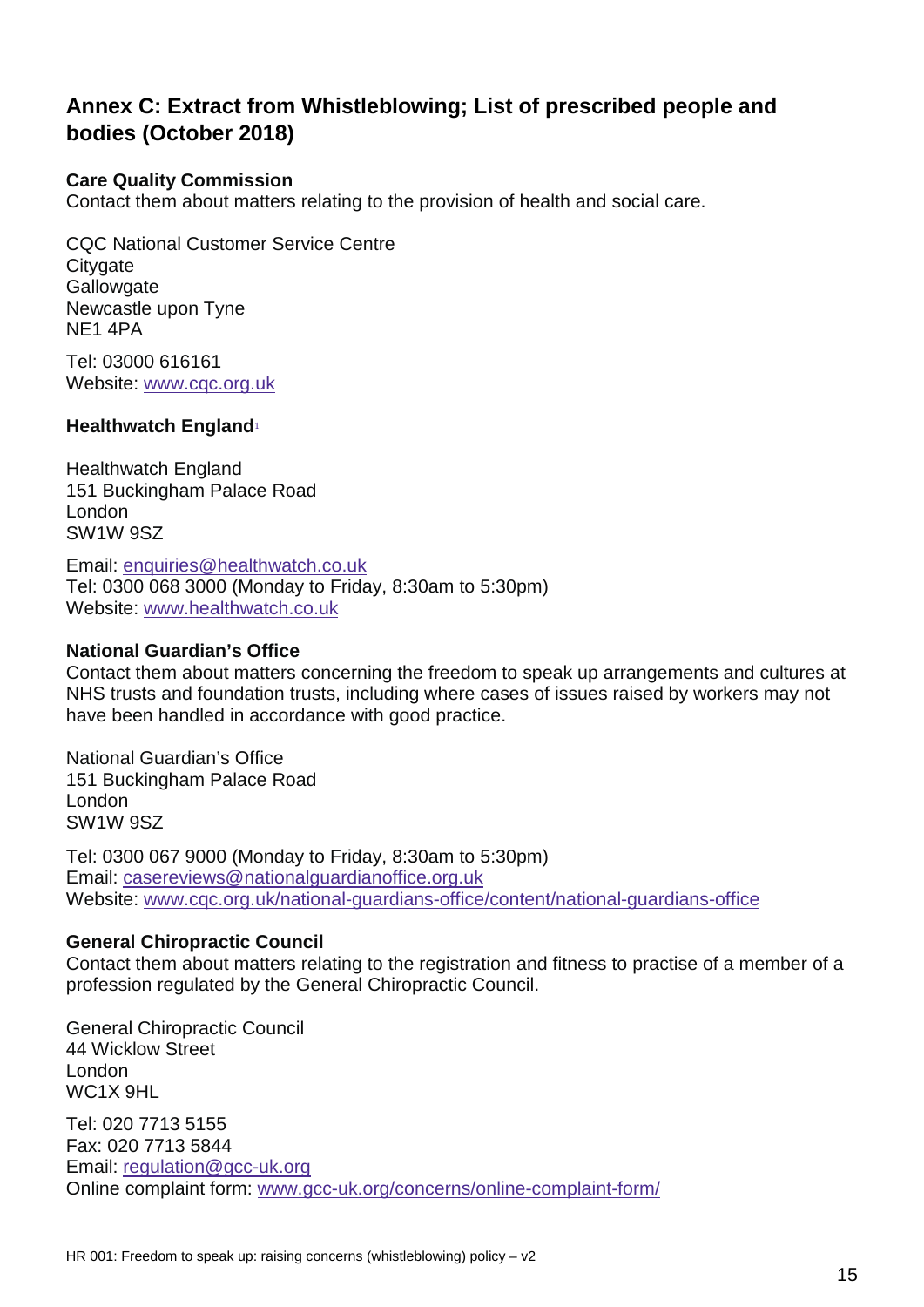### **General Dental Council**

Contact them about matters relating to the registration and fitness to practise of a member of a profession regulated by the General Dental Council.

Fitness to Practise Team General Dental Council 37 Wimpole Street London W1G 8DQ

Tel: 0207 167 6000 Email: [fitnesstopractise@gdc-uk.org](mailto:fitnesstopractise@gdc-uk.org) Online enquiry/complaint form: [contactus.gdc-uk.org/](https://contactus.gdc-uk.org/) Website: [www.gdc-uk.org](http://www.gdc-uk.org/)

#### **General Medical Council**

Contact them about matters relating to: (i) the registration and fitness to practise of a member of a profession regulated by the General Medical Council; and (ii) any activities not covered by (i) in relation to which the Council has functions.

General Medical Council Fitness to Practise Directorate 3 Hardman Street Manchester M3 3AW

Tel: 0161 923 6399 Online complaints form: [www.gmc-uk.org](http://www.gmc-uk.org/concerns/23339.asp)

#### **General Optical Council**

Contact them about matters relating to the registration and fitness to practise of a member of a profession regulated by the General Optical Council.

Compliance Manager General Optical Council 10 Old Bailey London EC4M 7NG

Tel: 0207 580 3898 Email: [concerns@optical.org](mailto:concerns@optical.org) Website: [www.optical.org/en/Investigating\\_complaints/raising-concerns.cfm](https://www.optical.org/en/Investigating_complaints/raising-concerns.cfm)

#### **Osteopathic Council**

Contact them about matters relating to the registration and fitness to practise of a member of a profession regulated by the General Osteopathic Council.

Osteopathic Council Osteopathy House 176 Tower Bridge Road London SE1 3LU

Tel: 0207 357 6655 Fax: 0207 357 0011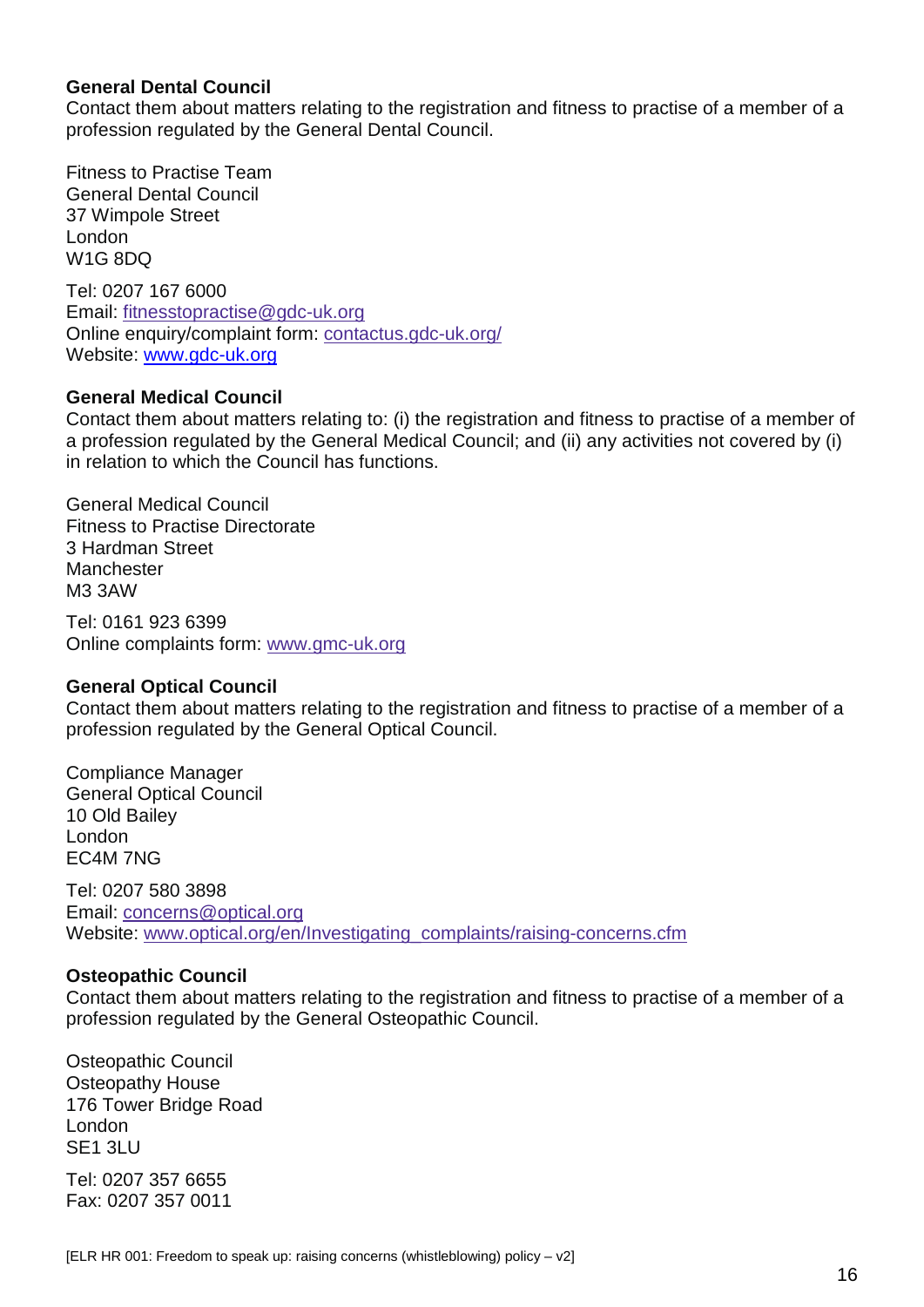Email: [regulation@osteopathy.org.uk](mailto:regulation@osteopathy.org.uk)

### **General Pharmaceutical Council**

Contact them about matters relating to: the registration and fitness to practise of a member of a profession regulated by the council; regulated activities at or from pharmacy premises registered by the council. any other activities in relation to which the council has functions

Concerns General Pharmaceutical Council 25 Canada Square London  $F145IQ$ Tel: 0203 713 8000

Email: [concerns@pharmacyregulation.org](mailto:concerns@pharmacyregulation.org) Website: [www.pharmacyregulation.org/raising-concerns](https://www.pharmacyregulation.org/raising-concerns)

#### **Health and Care Professions Council**

Contact them about matters relating to the registration and fitness to practise of health and care professional.

Health and Care Professions Council Park House 184 Kennington Park Road London SE11 8BU

Tel: 0845 300 6184 Website: [www.hpc-uk.org](http://www.hpc-uk.org/)

#### **Health Education England**

Contact them about matters relating to the education and training for health care workers and ensuring sufficient skilled and trained health care workers are available for the delivery of services.

Health Education England 1st Floor, Blenheim House Duncombe Street Leeds LS1 4PL Website: <http://hee.nhs.uk/>

# **Local Education and Training Boards (LETBs[\)](https://www.gov.uk/government/publications/blowing-the-whistle-list-of-prescribed-people-and-bodies--2/whistleblowing-list-of-prescribed-people-and-bodies%23fn:2)**<sup>2</sup>

LETBs are committees of Health Education England (HEE). There are 13 LETBs across England. Website: <http://hee.nhs.uk/about/our-letbs/>

### **Monitor (also known as NHS Improvement)**

Contact them about the regulation and performance of NHS foundation trusts and any other activities in relation to which Monitor exercises its functions.

#### NHS Improvement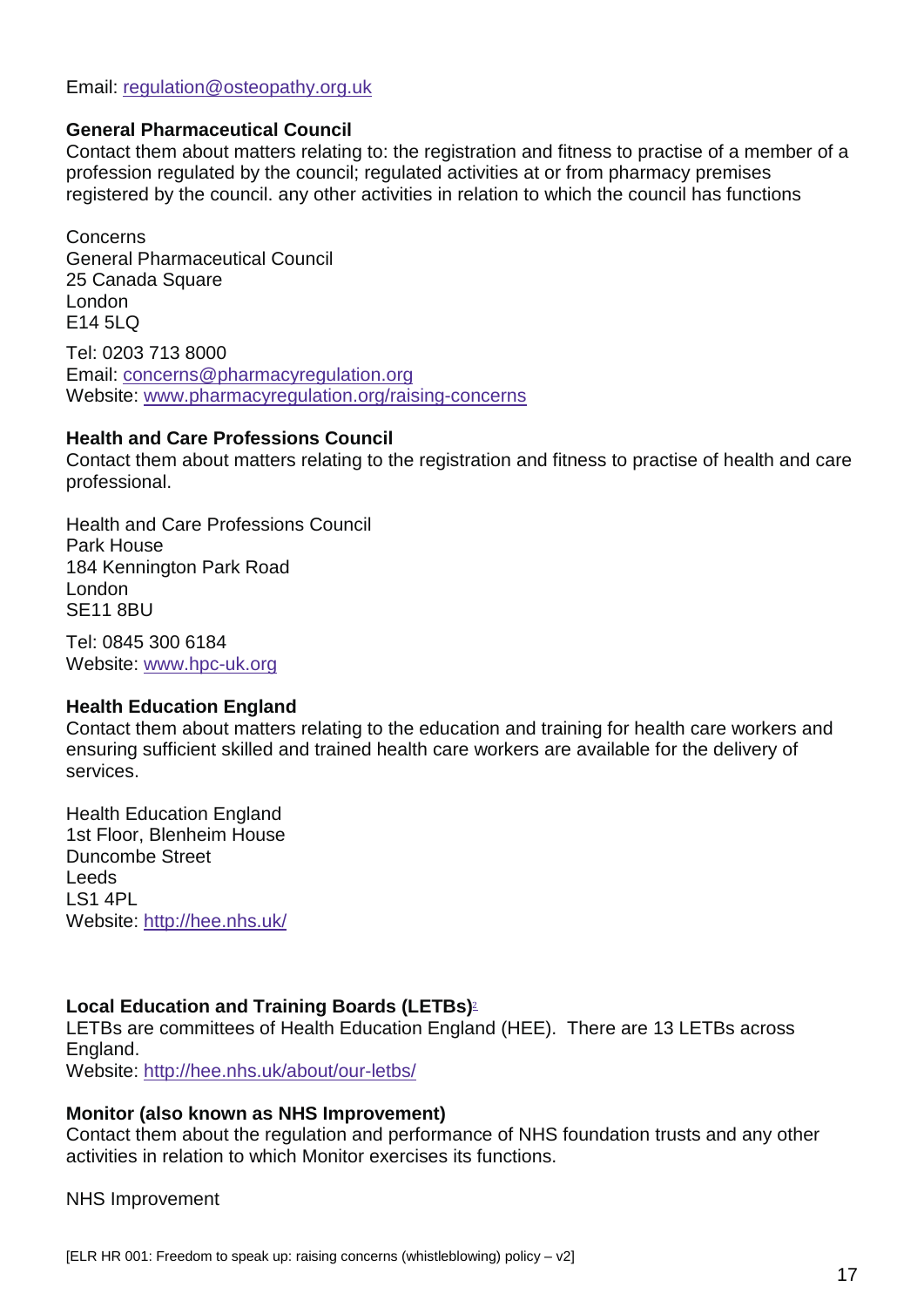Wellington House 133-135 Waterloo Road London SE1 8UG Tel: 0203 747 0900 Email: [enquiries@improvement.nhs.uk](mailto:enquiries@improvement.nhs.uk)

Website: [www.improvement.nhs.uk](http://www.improvement.nhs.uk/)

#### **National Health Service Commissioning Board (also known as NHS England)**

Contact them about matters relating to the delivery of primary medical, dental, ophthalmic and pharmaceutical services in England.

NHS England PO Box 16738 Redditch B97 9PT

Tel: 0300 311 2233 Email: [england.contactus@nhs.net](mailto:england.contactus@nhs.net)

#### **NHS Business Services Authority**

Contact them about: the performance of services intended to monitor and take action on fraud, corruption or other unlawful activity in relation to the health service in England; and the delivery of security management in the health service in England.

NHS Protect Skipton House 80 London Road London SE1 6LH

Website: [www.nhsbsa.nhs.uk/Protect.aspx](http://www.nhsbsa.nhs.uk/Protect.aspx)

### **NHS Trust Development Authority (also known as NHS Improvement)**

Contact them about the performance of English NHS trusts, including clinical quality, governance and management of risk.

NHS Improvement Wellington House 133-135 Waterloo Road London SE1 8UG

Tel: 0203 747 0900 Email: [enquiries@improvement.nhs.uk](mailto:enquiries@improvement.nhs.uk) Website: [www.improvement.nhs.uk](https://www.improvement.nhs.uk/)

#### **Nursing and Midwifery Council**

Contact them about matters relating to the registration and fitness to practise of a registered nurse or midwife and any other activities in relation to which the Council has functions.

Nursing and Midwifery Council 23 Portland Place London